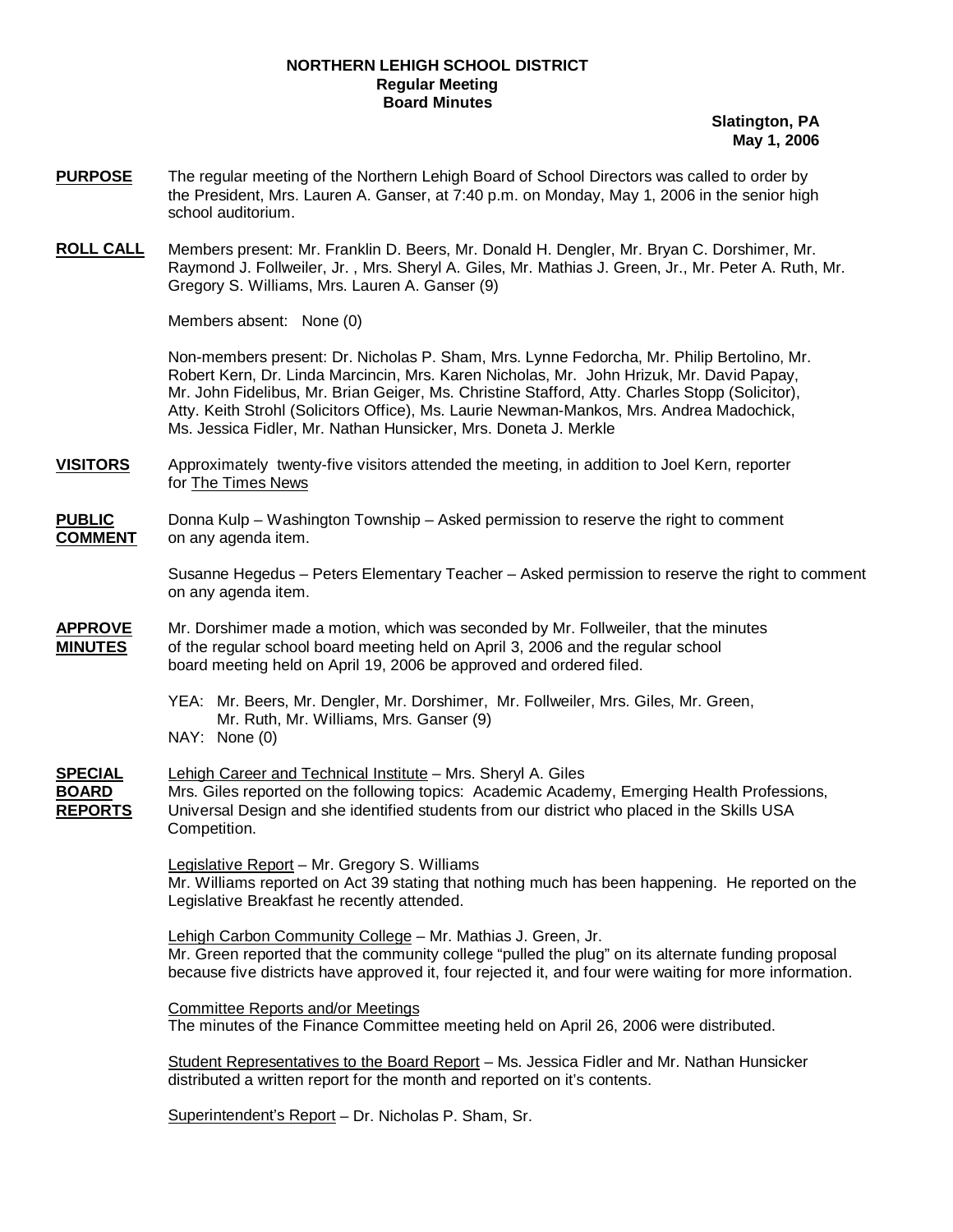Dr. Sham introduced Mrs. Nicholas, Peters Elementary Principal, who distributed an invitation to all board members and administrators inviting them to a Head Start luncheon at 11:45 a.m. on May 31, 2006 at the Peters Elementary School. **SPECIAL BOARD** Dr. Sham asked Mrs. Nicholas to introduce the kindergarten teachers who were in the audience. **REPORTS** Susanne Hegedus, a kindergarten teacher, addressed the board on behalf of the team of teachers **(**Con't.) with concerns that they had with the fact that the board was considering cutting the kindergarten program. Mrs. Ganser assured them that there are some misconceptions with regard to this situation, stating that cutting kindergarten was not an issue with the board. Mr. Williams also addressed the issue stating that he was sorry for any stress this misunderstanding may have caused the teachers. He also reiterated that cutting kindergarten was not an option for the board. Dr. Sham announced that an invitation was received for the dedication of a new greenhouse at Slatington Elementary. Unfortunately this dedication is on May 11, the same night that the Community Relations Committee is holding a special meeting. He announced that an Ag Fair will be held at the Slatington Elementary School on May 12, 2006 from 9:00 a.m. to 2:30 p.m. All board members are invited to this event. Executive There was an Executive Session for personnel issues at 6:30 p.m. Session **PERSONNEL** Mr. Dorshimer made a motion, which was seconded by Mr. Dengler, that the Board of Education approves the following personnel item: Appointment Nancy Wagner\* Assignment: Personal Care Assistant, Peters Elementary School Kindergarten Classroom New Position – Funded through Medical Access 6 ½ Hours Per Day/5 Days Per Week Salary: \$9.93 Per Hour<br>Effective Date: May 2, 2006 Effective Date: Position will terminate if child is no longer residing in our district. **\***60 Day Probationary Period YEA: Mr. Beers, Mr. Dengler, Mr. Dorshimer, Mr. Follweiler, Mrs. Giles, Mr. Green, Mr. Ruth, Mr. Williams, Mrs. Ganser (9) NAY: None (0) **POLICY** Mr. Williams made a motion, which was seconded by Mrs. Giles, that the Board of Education approves the following items listed under Policy: Non-Resident Approve a request from the Lehigh County Office of Children & Youth to allow an Student elementary student, residing with an aunt outside the district, to continue attending classes in our Request district for the remainder of the 2005-2006 school year. Board Policy Approve revisions to school board policy #606 – Finances – Tax Collection, as amended after  $2<sup>nd</sup>$  Reading second reading. YEA: Mr. Beers, Mr. Dengler, Mr. Dorshimer, Mr. Follweiler, Mrs. Giles, Mr. Green, Mr. Ruth, Mr. Williams, Mrs. Ganser (9)

NAY: None (0)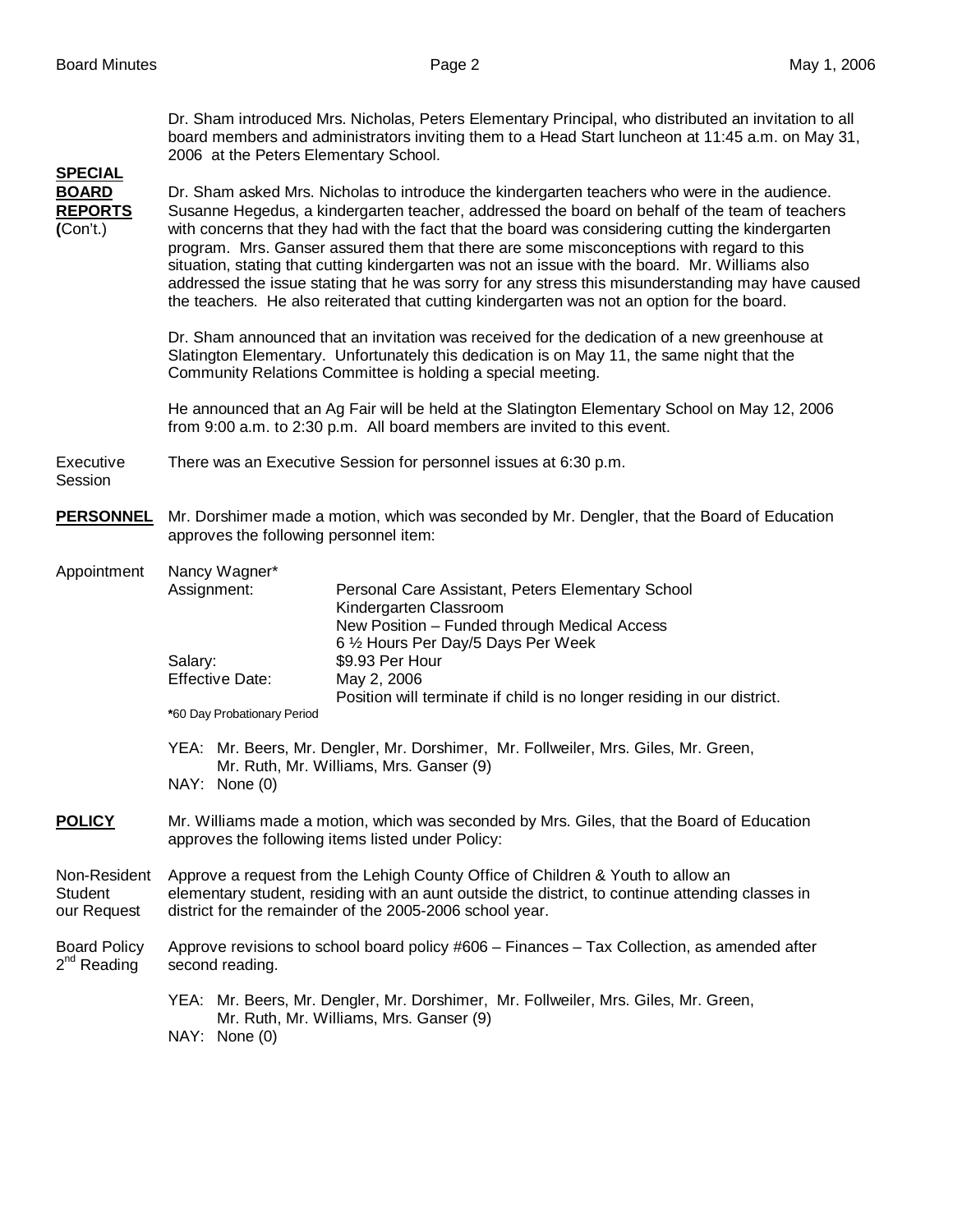**OLD** Mr. Dorshimer wanted to know if the district insurance covers the Ag Fair in light of the fact **BUSINESS** there will be animals on the premises. Chris Stafford will check to make sure.

> Mr. Green made a motion, which was seconded by Mr. Beers that the Board of Education approves to adhere to the old procedures for awarding State Championship athletic teams a piece of their uniform [until a new policy can be developed] since the district has been doing this for twenty some odd years. In light of the fact that the wrestling team took second in both the team competition and the individual competition, he recommends that varsity wrestling team members should be given their singlets only at the banquet on Thursday night at a cost not to exceed \$1500. If the cost goes above that he will pay for it himself, that's how strongly he feels about this motion.

ROLL CALL: YEA: Mr. Beers, Mrs. Giles, Mr. Green (3) NAY: Mr. Dengler, Mr. Dorshimer, Mr. Follweiler, Mr. Ruth, Mr. Williams, Mrs. Ganser (6)

Motion defeated.

Mr. Ruth asked Attorney Stopp, district solicitor, what the term "collective bargaining agreement" meant as stated in the legal opinion his office rendered regarding the aide agreement. Was it used as a generic term or was he referring to the group as a "union". Attorney Stopp stated that it is a statement used for organized groups getting together for bargaining collectively.

#### **FINANCIAL** Mrs. Giles made a motion, which was seconded by Mr. Ruth, that the Board of Education approves the following financial items:

PC Abate- Approve abatements/exonerations of per capita taxes, as presented, for the residents that ments fall within the guidelines.

Cash Manage- Approve the Arthurs Lestrange Cash Management Portfolio for the month of March 2006.

Ment

Portfolio YEA: Mr. Beers, Mr. Dengler, Mr. Dorshimer, Mr. Follweiler, Mrs. Giles, Mr. Green, Mr. Ruth, Mr. Williams, Mrs. Ganser (9) NAY: None (0)

**CORRESPON-** Invitations were received to the Ag Fair and the Green House Dedication as stated earlier. **DENCE**

Correspondence was received from a kindergarten parent which was dealt with earlier.

Mr. Dorshimer announced that PlanCon J was received and he will give it to Chris

Stafford.

For the record, Mr. Ruth announced that he also contacted a person from the community regarding the fact that she heard the board was thinking of eliminating kindergarten.

**INFORM-** Minutes of the Carbon Lehigh Intermediate Unit 21 Board of Directors meeting held on **ATION** March 20, 2006.

> Minutes of the Borough of Slatington Parks & Recreation Commission meetings held on March 20 and April 17, 2006.

Minutes of the Lehigh Career and Technical Institute Joint Operating Committee meeting held on March 22, 2006 and the LCTI Director's Report for April 2006.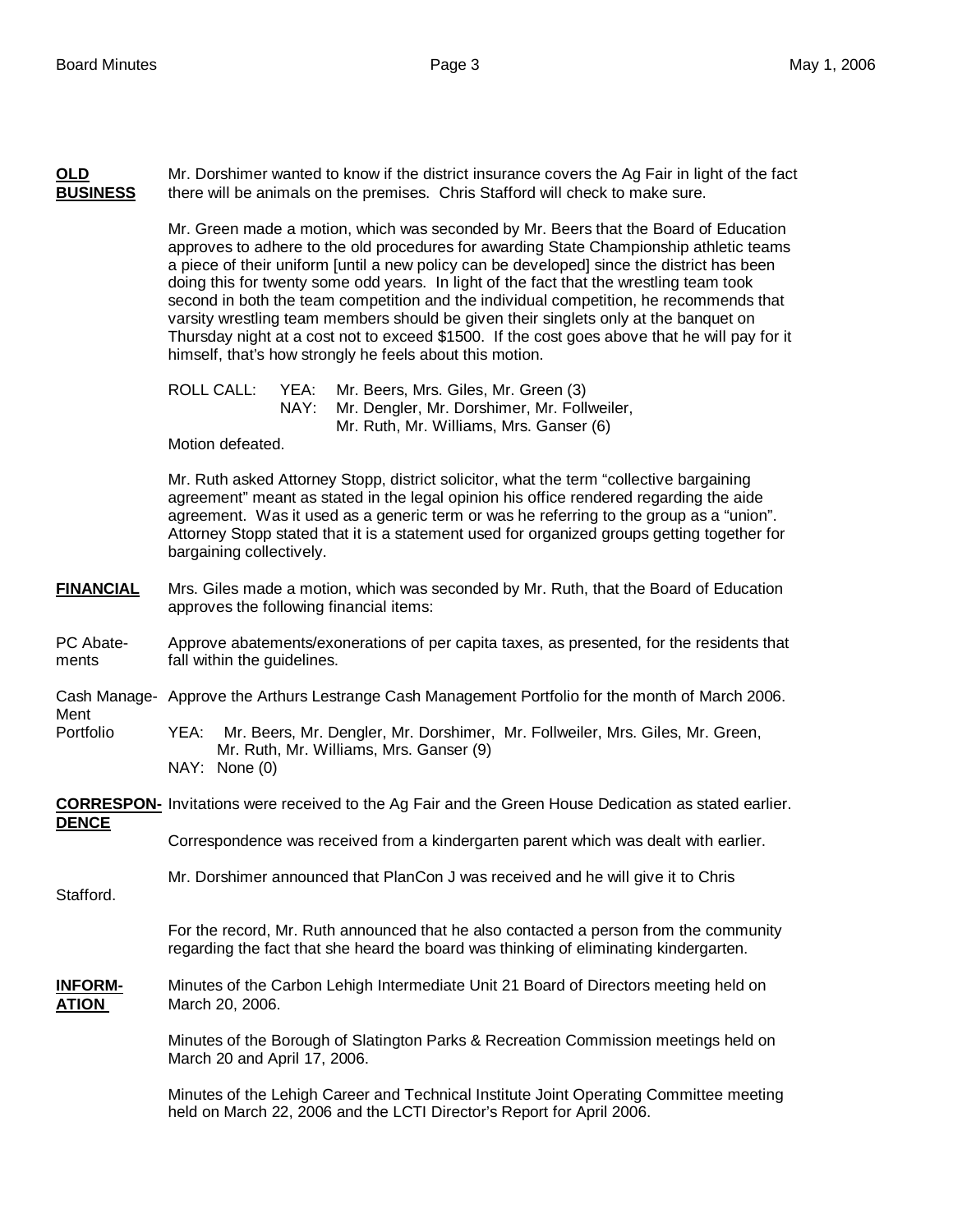Mrs. Ganser announced that the feasibility study will be presented at the Technology/Buildings and Grounds Committee meeting scheduled for May 3. The meeting will begin at 6:15 p.m. and will be held in the Slatington Elementary boardroom.

- **BUDGET** Christine Stafford, Business Manager distributed a list of non-mandated items that are in
- **DISCUSSION** the budget. She informed the board that school code prohibits the reduction of teachers due to financial reasons. That is a mandate the you cannot reduce your teaching staff just for financial reasons, there has to be decline in enrollment, a reduction in programs, etc. before you can consider cutting any teacher. She reviewed this list with the board.

 She informed the board that this year, for the first time, the board is mandated to use the official budget document PDE 2028 as their public review document for their preliminary budget. She explained that she always included that document with our preliminary spreadsheets. The law does not prohibit us to do more than what the law requires.

 She explained that as she began entering the information on the worksheets that were used for the Board Retreat for calculation of our index and our mills under the index, none of the numbers matched. It was a different worksheet. She called PDE and they informed her that they found errors in the original worksheet with the districts that are in Act 72. When they began checking their calculations they were not equalizing mills correctly. PDE pulled those worksheets and they are no longer available. The one that is in the budget document supposedly is correct. It looks as though the district will loose about \$10,000 in our equalized mills as a result of this. The new sheet realizes a 3.015 mill increase for Lehigh County and a 2.713 mill increase for Northampton County. That's just under the index, the 5.3% index. If you look at the end, just the index, just the 3.015 and 2.713 mills, it would amount to \$395,982.00 in cuts. The index plus the one exception, the PSERS that was talked about at the retreat, would mean that we would cut \$311,000 from the budget. Based on what PDE indicated was in committee was to change the special education exception to the 5.3 instead of the 10, in which case we would qualify for \$109,00.00 additional exceptions which would bring us to \$201,509.53.

 If HB 39 passes, Chris Stafford reviewed a timeline that applies to school boards that did not participate in Act 72.

 An updated budget cut list was distributed to board members. Chris reviewed this list with the board.

 Dr. Sham offered a few explanations on the last few items on the updated budget cut list, because the board had asked the administration to show them a budget that brought the increase down to 2 mills. There are some things that are different from the last list. To get down to 2 mills you are talking about cutting a significant amount of money and from an educational standpoint he would not cut any of the items on the last page. He just wanted the board to understand that the clerical position in the central administration office is not on the list. However of the board still feels that it is necessary to cut that clerical position, item number fifteen on the list would be an alternative cut. If that position was eliminated, a rotating schedule would be developed for all secretaries in the district to assume the duties of the duplicating aide in order to get the job done and still keep the clerical position which is desperately needed.

Recess Mrs. Ganser called for a recess for a courtesy break at 9:05 p.m. The board reconvened at 9:16 p.m.

Budget Using the updated budget cut list, Chris Stafford continued to review & discuss the list with Discussion the board.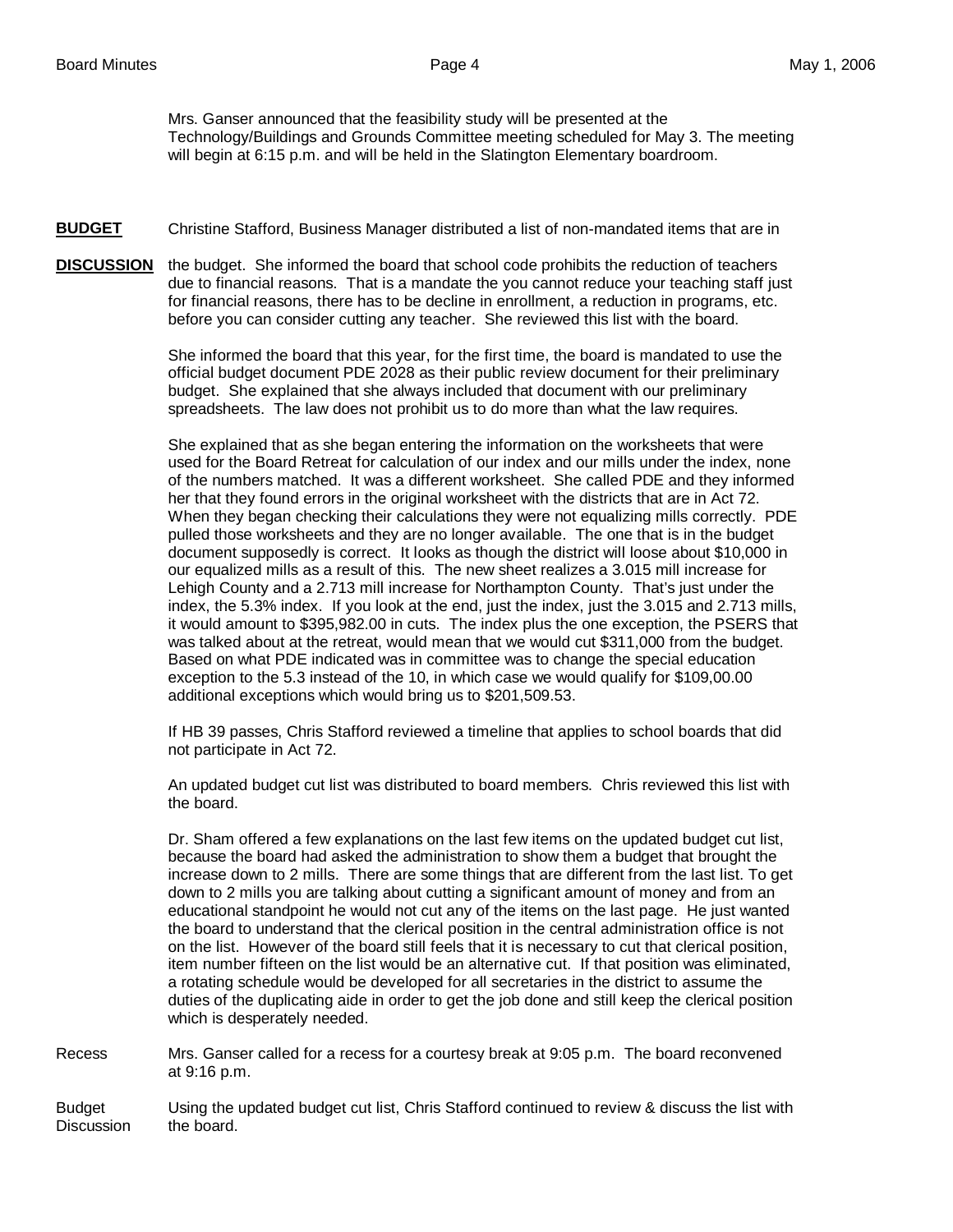3.279 Mills Mr. Dorshimer made a motion, which was seconded by Mr. Follweiler that the Board of Education approves a 3.279 mill preliminary budget increase, taking the cut list down through Item #14.

Amend Mr. Green made a motion, which was seconded by Mr. Williams, that the Board of Motion Education approves a 4.540 mill preliminary budget increase leaving everything on the cut 4.540 Mills list in back to Item #1.

Budget Before voting, Mr. Williams offered a different way to look at the cut list. He indicated that Discussion there were several items on the cut list that he thought with very little discussion the board (Con't.) could agree that they are probably going to remove. Item #1 – reinstate the middle school guidance clerical position at a savings of \$46,904.00, Item #4 – tuition reimbursement for \$50,000, Item  $#7$  – faculty lap top computers for \$67,464.00 and Item  $#9$  – the new technology person for \$43,167 and what he would like to do for the preliminary budget is take out Item #9 and add \$25,000 back in for a part-time position. That would bring the total cuts to \$182,535.00. In addition to that take \$19,418.00 out of fund balance and be at the index.

Public Lori Geronikos – Washington Township -- Applauded Mr. Williams for his comments and Comment his insight. She stated she was pleased with the fact that somebody gets it.

> Robert Cox – Washington Township – He echoed Mrs. Geroniko's statement. He also added that no one knows what is going to happen in Harrisburg tonight and it would really be a shame if the board made drastic cuts and realized that tomorrow they made a terrible mistake. You do not have to make your lowest cuts in a preliminary budget.

Vote On ROLL CALL: YEA: Mr. Green, Mr. Williams (2) Amendment NAY: Mr. Dengler, Mr. Dorshimer, Mr. Follweiler, Mrs. Giles, Mr. Ruth, Mr. Beers, Mrs. Ganser (7)

Amendment defeated.

Amend Mr. Williams made a motion, which was seconded by Mr. Green, that the Board of Motion **Education only cuts items he previously listed, i.e., Item #1, #4, #7, and out of #9 cut** 3.82 Blended \$18,167, leaving \$25,000 for that position for a total amount of \$182,535.00 Mills in cuts. With that \$19,418.00 would come out of fund balance to pass a preliminary tax increase at \$201,953.00 or approximately 3.82 blended mills.

Vote On ROLL CALL: YEA: Mr. Green, Mr. Williams, Mr. Beers, Mrs. Ganser (4) Amendment NAY: Mr. Dorshimer, Mr. Follweiler, Mrs. Giles, Mr. Ruth, Mr. Dengler (5) Amendment defeated.

Amend Mr. Dorshimer made a motion, which was seconded by Mr. Follweiler, to eliminate #1 – Motion reinstate middle school clerical position, Item  $#4$  – tuition reimbursement, Item  $#5$  – summer

3.747 Blended custodial help, Item  $#7$  – faculty lap top computers, Item  $#11 - \frac{1}{2}$  custodian retirement Mills position Item  $#13 -$  building budget per pupil allocation reduction. Item  $#9 -$  cut position, Item  $#13$  – building budget per pupil allocation reduction, Item  $#9$  – cut \$18,167.00 leaving \$25,000 for a new technology person reducing the preliminary budget to 3.747 blended mills.

Public Brian Geiger – Informed the board that cutting the  $\frac{1}{2}$  custodial retirement position is not Comment something that he supports. something that he supports.

> Shawn Green – Expressed disappointment that the board could support cutting Item #13 which is a reduction in building per pupil allocations which affects all the children in the district and not look at cutting Item #12, the assistant football coach position which only affects a small amount of children in the district.

## Vote On ROLL CALL: YEA: Mr. Follweiler, Mr. Ruth, Mr. Dengler, Mr. Dorshimer, Mrs. Ganser (5)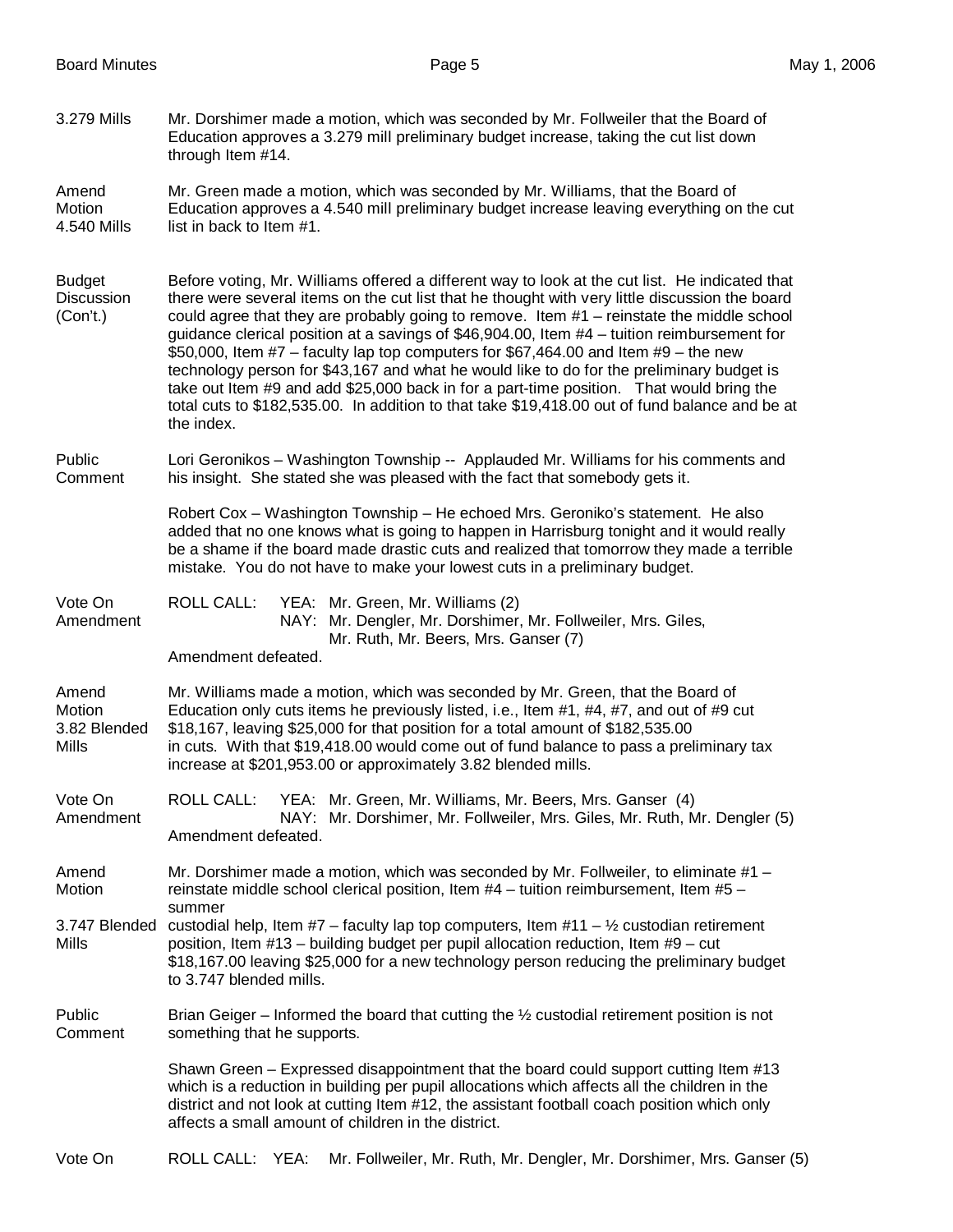Amendment **NAY: Mrs. Giles, Mr. Green, Mr. Williams, Mr. Beers (4)** Amendment carried.

Adoption of Mr. Dorshimer made a motion, which was seconded by Mr. Dengler, that the Board of Preliminary Education adopts the tentative general fund budget of the Northern Lehigh School District Budget for for the 2006-2007 school year in the amount of \$25,357,292.00. This is an increase of 2006-2007 \$991,333.00 or 4.07% over last year's figures.

> The preliminary budget is adopted with a 3.679 mill increase for Lehigh County and a 3.999 mill increase for Northampton County.

> The milleage rate for Lehigh County is 60.560 and the milleage rate for Northampton County is 55.187.

- 1. Taxes under Act 511/Act 679 with no changes from 2005-2006:
	- a. A 1% Earned Income Tax shared equally with coterminous municipalities.
	- b. A Realty Transfer Tax shared equally with coterminous municipalities.
	- c. A \$10.00 Per Capita Tax (\$5.00 under Act 511 and \$5.00 under Section 679 of the School Code of 1949), taxable on residents age 18 and over.
	- d. A \$10.00 Emergency and Municipal Tax (formerly Occupation Privilege Tax) shared equally with coterminous municipalities.

Mrs. Giles requested permission to separate the adoption of the preliminary budget from the legal notices and vote on the budget separately. Mr. Dorshimer and Mr. Dengler were in agreement.

| ROLL CALL: YEA: |      | Mr. Follweiler, Mr. Ruth, Mr. Beers, Mr. Dengler, |
|-----------------|------|---------------------------------------------------|
|                 |      | Mr. Dorshimer, Mrs. Ganser (6)                    |
|                 | NAY: | Mrs. Giles, Mr. Green, Mr. Williams (3)           |
| Mation corriad  |      |                                                   |

Motion carried.

Legal Notice Mr. Dorshimer made a motion, which was seconded by Mr. Dengler, that the Board of Education Tax approves the following legal notices:

**Enumerators** 

Authorize the Secretary to publish a Legal Advertisement notifying every resident or inhabitant within the territorial limits of the school district of Northern Lehigh attaining eighteen (18) years of age, and every resident or inhabitant in said school district to notify the proper Per Capita Tax Enumerator within twelve (12) months of his or her becoming a resident or inhabitant, in accordance with the School Laws of Pennsylvania, Section 680, as amended June 16, 1972, Act 138. The assessors to contact are as follows:

| <b>BOROUGH OF WALNUTPORT</b> | Kim Minjack - Borough Secretary<br>Walnutport Borough Building<br>417 Lincoln Avenue, Walnutport, PA 18088<br>610-767-1322    |
|------------------------------|-------------------------------------------------------------------------------------------------------------------------------|
| <b>WASHINGTON TOWNSHIP</b>   | Diane Frantz - Township Secretary<br>Washington Township Municipal Building<br>PO Box 27, Slatedale, PA 18078<br>610-767-8108 |
| <b>BOROUGH OF SLATINGTON</b> | John Kasten – Borough Secretary                                                                                               |